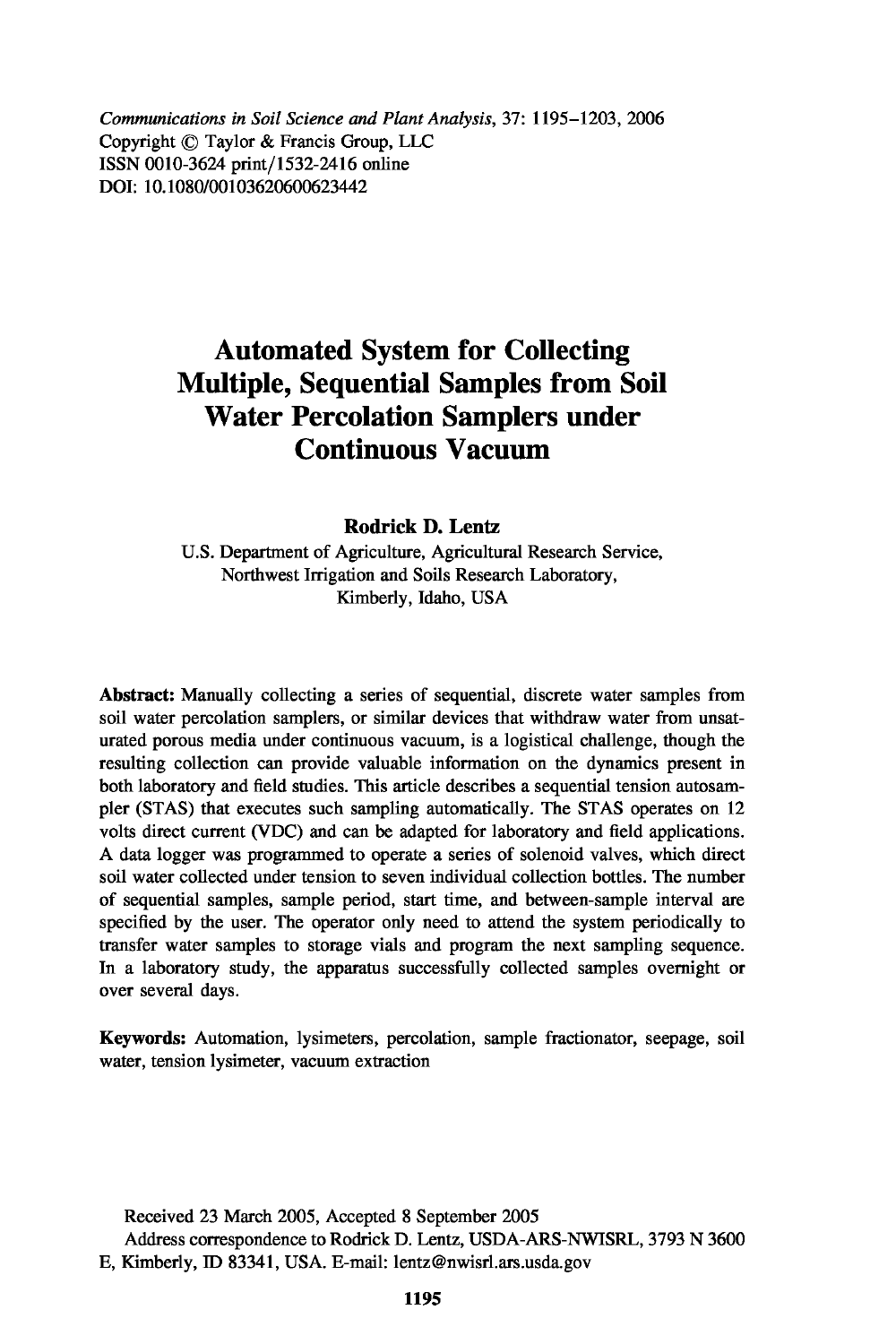## **INTRODUCTION**

Vacuum-assisted soil water percolation samplers or tension lysimeters measure downward flux of water and solutes percolating through field soils. Continuous tension may be applied to percolation samplers at a constant potential via hanging water columns (Holder et al. 1991; Boll, Steenhuis, and Selker 1992; Zhu, Fox, and Toth 2002) or by pneumatic vacuum (Cole, Gessel, and Held 1961; Cochran, Marion, and Leaf 1970; Kincaid et al. 1979; Haines, Waide, and Todd 1982; Hergert 1986; Montgomery, Prunty, and Bauder 1987; Klocke et al. 1993). Continuous tension applied to samplers may also be varied to match ambient soil conditions at the sampler—soil interface, either manually (Brye et al. 1999) or automatically (Duke and Haise 1973; van Grinsven et al. 1988; Lentz, Sojka, and Kincaid 1998; Lentz and Kincaid 2003; Masarik et al. 2004). Instead of adjusting sampler extraction pressure, Kosugi and Katsuyama (2004) used a pulsing technique, switching sampler suction on when soil water tension in the native soil exceeded that in the sampler and off when the two tensions were equal. Research examining unsaturated flow processes commonly employ soil columns from which water is extracted under constant tension (Powelson, Simpson, and Gerba 1990; Phillips, Quisenberry, and Zeleznik 1995; Magesan et al. 1995; Vogeler et al. 1997).

The field and laboratory studies noted previously all require manual intervention to collect individual percolation samples. Thus, labor requirements and costs are increased when numerous samples are collected or when sampling during evening, early morning, or weekend hours. An automated sampling system would collect individual soil water samplers over time. This would allow researchers to better examine the dynamic character of soil water chemistry and transport, which may result from temporal changes in 1) soil temperature in response to diurnal forcing; 2) soil water percolation and solute concentration during rain storm events; or 3) the proportion of matrix-pore vs. macro-pore flow contributions to seepage.

Johnson et al. (2003) developed an automated sampling system for collecting soil water from zero-tension lysimeters, where water dripping from soil was captured in different individual containers over time. Chendorain and Ghodrati (1999) designed an automated instrument that performed continuous, real-time analysis of water extracted by peristaltic pump from a nearly saturated soil column  $(\Psi_w > -2 kPa)$ . However, few, if any, automated, discrete sampling systems for continuous, controlled-tension extraction devices have been described in the literature.

The objective of this study was to develop a sampling system that automatically collected individual water volumes at specified times and intervals from unsaturated soil ( $\Psi_w < -10$  kPa) while extracting the water under continuous pneumatic tension. The system's performance in a laboratory study is discussed.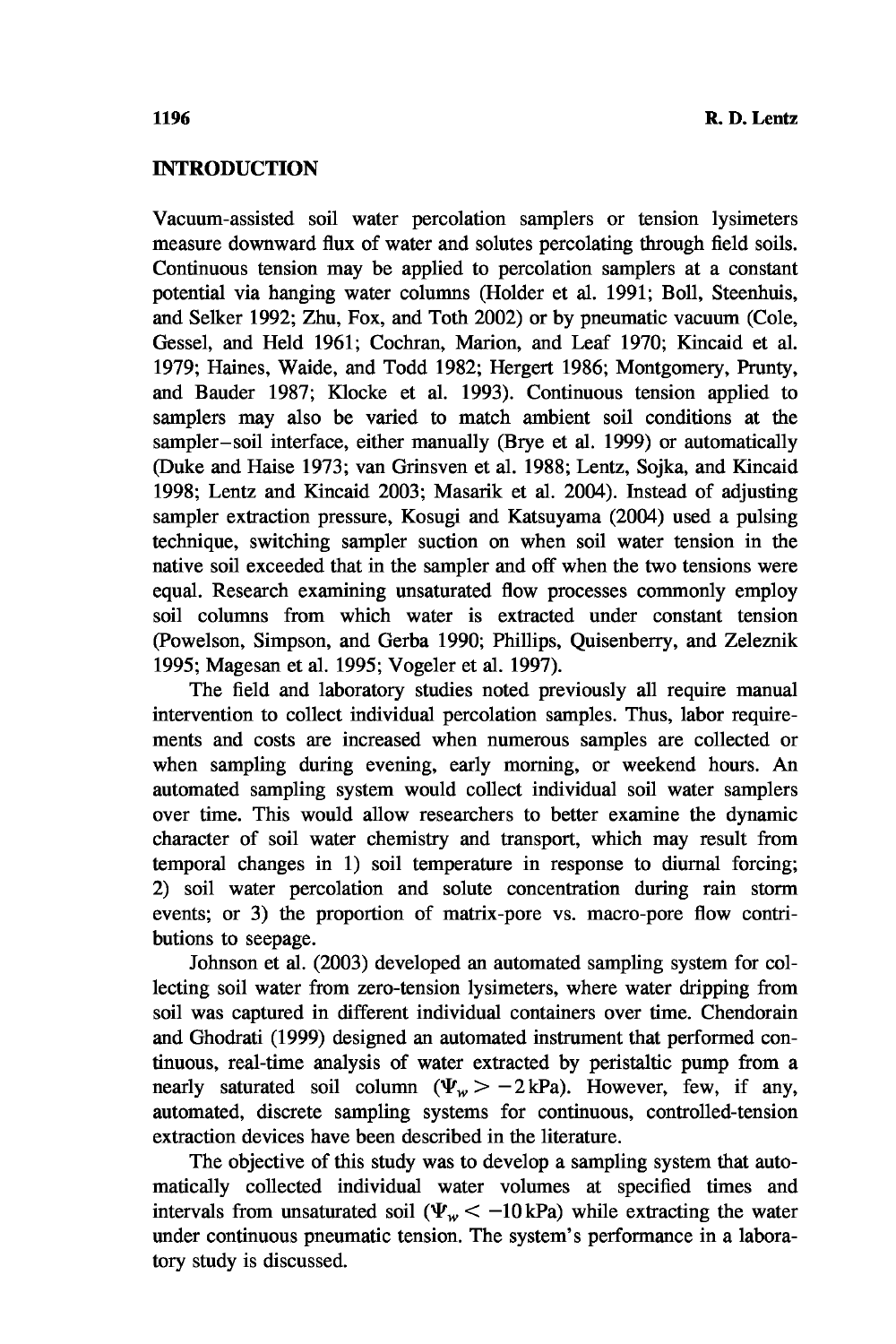## **MATERIALS AND METHODS**

The STAS equipment was designed to sample water being withdrawn from an unsaturated porous media under continuous pneumatic suction. Thus, the STAS may be employed with fixed-tension, controlled-tension, or controlled suction-period lysimeters to monitor soil water dynamics. The STAS cannot be used with soil water samplers that apply tension via a hanging water column.

The STAS design employed a three-way solenoid valve, eight-way flow connector, and a series of valve controllers with two-way solenoid and Minimatic<sup>1</sup> valves (Figure 1, Table 1). This system received water collected under continuous tension from a soil water sampler and directed the flow *either* into a main sample collection vessel or into smaller collection bottles to collect a series of individual water samples. A programmable data logger controlled operation of the valves.

The three-way solenoid valve was mounted in the upper left corner of a clear acrylic sheet, which was mounted vertically on a wooden base (Figure 1). The eight-way flow connector (C1) was attached in the center of the acrylic backboard 5 cm below the top edge. A row of seven two-way, Teflon<sup>®</sup> solenoid valves (FV2) with 7.5-cm spacing was positioned on the acrylic backboard 10 cm below the eight-way flow connector. Holes drilled vertically into the backboard's wooden base and aligned with the two-way solenoid valves above held individual 100-mL Wheaton glass bottles. Teflon tubing (T1) conducted sample water between STAS components. Flexible plastic tubes (T2) connected each sample bottle to the principle vacuum source through a dedicated electric Minimatic valve and valve controller unit.

The data logger program operated each pair of Teflon solenoid (FV2) and Minimatic (FV1) flow valves via a digital output port, which activated a simple switching circuit in the valve controller (Figure 2). The same valve controller, sans the Minimatic valve, operated the three-way solenoid valve (FV3, Figure 1).

In the default state, water from the sampler flowed into the common port of the three-way solenoid valve (FV3) and out to the main collection vessel. When a sample was to be collected, the data logger activated the three-way valve, diverting source water flow away from the main collection vessel and into the eight-way connector. The program then simultaneously activated the dedicated pair of two-way solenoid and Minimatic valves. This applied a vacuum to the appropriate sample bottle and pulled a water sample into

<sup>1</sup>Mention of trademarks, proprietary products, or vendors does not constitute a guarantee or warranty of the product by the USDA Agricultural Research Service and does not imply its approval to the exclusion of other products or vendors that may also be suitable.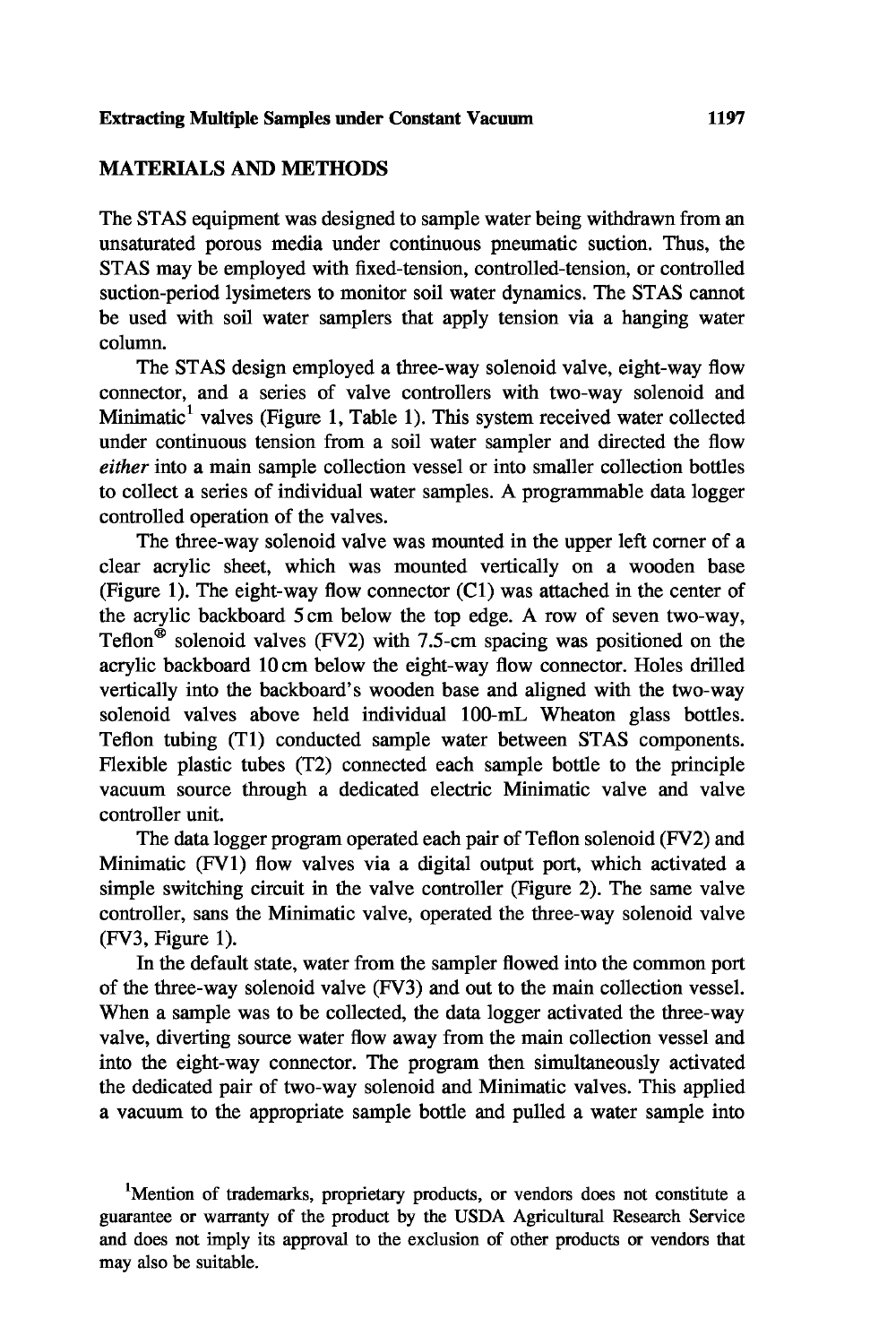

*Figure 1.* Diagram of sequential tension autosampler (STAS). The  $+DL$  and  $-DL$ labels refer to the 12-V terminals of the data logger.

the bottle by way of the now-open two-way solenoid valve and eight-way connector.

The water volume collected in sample bottles will vary with the collection period and flow rate through the soil water sampler. In field installations, the size of the sample bottles used and collection period selected must be matched to the field sampler flow rates to prevent overfilling of bottles during sampling.

#### **Data Logger and Program**

A program developed for a Campbell Scientific, Inc. (Logan, Utah) CR1OX data logger executed the sample collection sequence. The program and associated documentation was described by Lentz (2005) and the data logger formatted file, Vaccntl3c.dld, can be downloaded at http://www.nwisrl.ars. usda.gov/lentz/vaccntl3c.dld.

The eight digital output, 12 VDC, and ground terminals on the CR1OX wiring panel were used to operate the sampler. Digital output channels 1 to 7 controlled the solenoid and Minimatic flow valve sets for sample bottles 1 to 7, and output channel 8 controlled the three-way solenoid valve.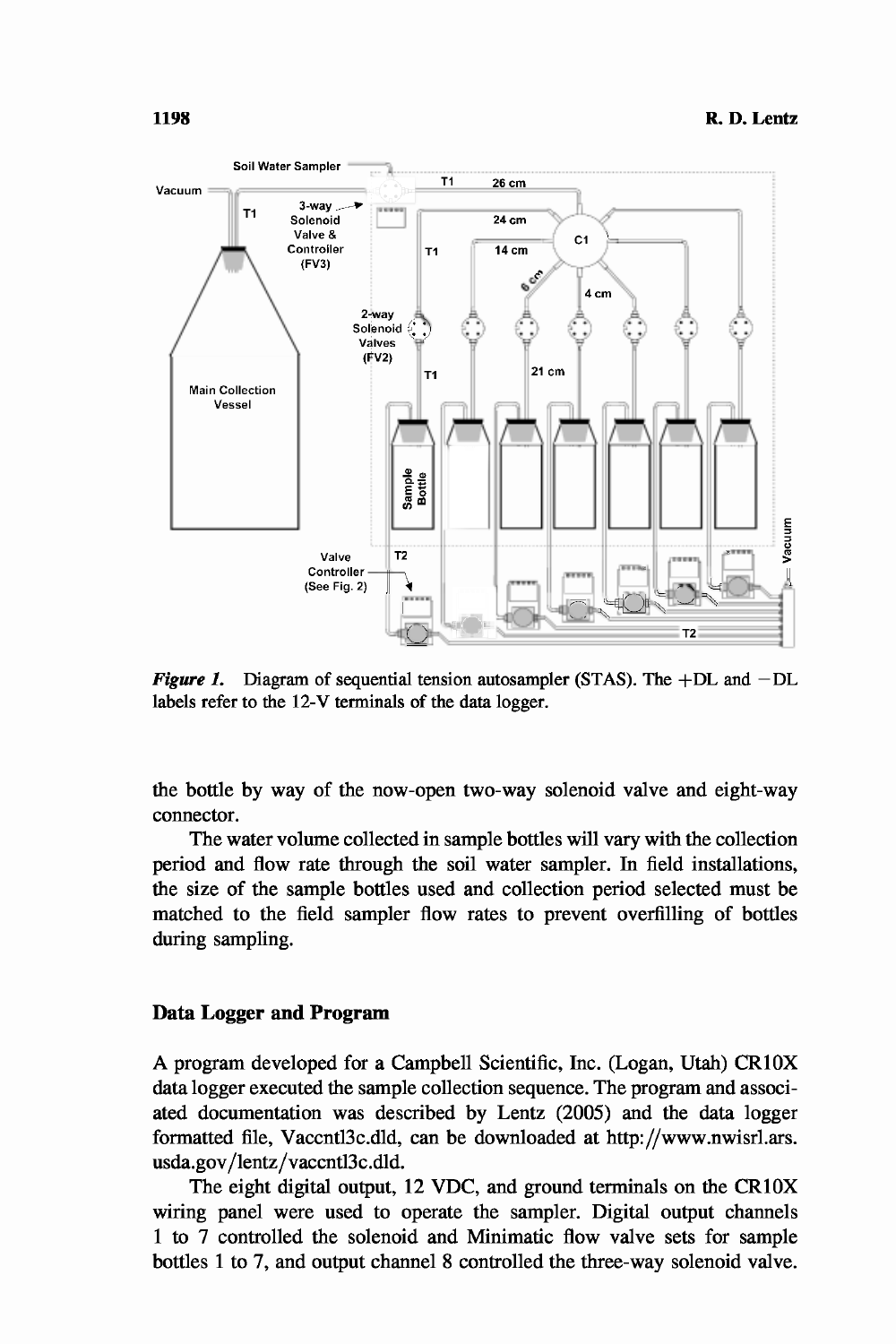#### **Extracting Multiple Samples under Constant Vacuum 1199**

| Label           | Part                                             | Quantity     | Specification <sup>a</sup>                                                              |
|-----------------|--------------------------------------------------|--------------|-----------------------------------------------------------------------------------------|
|                 | Acrylic sheet mounting board                     | 1            | $51 \text{ cm} \times 51 \text{ cm} \times 6 \text{ mm}$ sheet                          |
| FV <sub>2</sub> | 2-way direct-lift, teflon PTFE<br>solenoid valve | 7            | 12 VDC, 1.5 w, 1/4-28 ports,<br>0.088 Mpa vacuum rating<br>(Cole-Parmer A-01367-70)     |
| FV3             | 3-way direct-lift teflon PTFE<br>solenoid valve  | 1            | 12 VDC, 1.5 w, 1/4-28 ports,<br>0.088 Mpa vacuum rating<br>(Cole-Parmer A-01367-72)     |
| C <sub>1</sub>  | 8-way multiport, teflon PTFE<br>connector        | 1            | (Cole-Parmer C-06473-05)                                                                |
| C <sub>2</sub>  | 8-outlet manifold                                | $\mathbf{1}$ | 1/8" NPT outlet, 1/4" NPT inlet<br>(Cole-Parmer, A-31522-18)                            |
| Т1              | Teflon sample tubing                             |              | $3.2 \text{ mm}$ (1/8") OD, 1.6 mm<br>$(1/16'')$ ID                                     |
| T <sub>2</sub>  | Nalgene tubing                                   |              | $0.4$ mm $(1/4'')$ OD, $3.2$ mm<br>$(1/8'')$ ID                                         |
|                 | Valve controller parts                           |              |                                                                                         |
| FV1             | Minimatic electronic air-flow<br>valve           | 7            | Normally closed, 2-way,<br>12 VDC, 0.67 w (Clippard<br>Minimatic ET-2M12-H[B])          |
| M1              | Flow valve manifold                              | 7            | Single supply $w/1/8''$ NPT inlet,<br>10-32 port outlet (Clippard<br>Minimatic 15490-2) |
| K1              | SPDT relay                                       | 8            | 12-V, 5-amp (NTE R46-503-12)                                                            |
| Q1              | <b>Transistor</b>                                | 8            | 2N2222A (NTE123AP)                                                                      |
| D1              | Diode                                            | 8            | 1N4148                                                                                  |
| R <sub>1</sub>  | Resistor                                         | 8            | 1.5 k ohm, $+5%$                                                                        |

*Table 1.* Components list (partial) for sequential automated tension sampler, including valve controllers (manufacturer and part numbers in parentheses)

 ${}^a$ VDC = volts direct current; NPT = National Pipe Thread; OD = outside diameter;  $ID = inside diameter.$ 

The number of available output channels (eight) on the CR1OX limited the maximum number of discrete samples taken per sequence to seven. Sample capacity of the instrument could be increased by adding extra samplebottle/controller units, increasing the number of data logger digital output control ports using an expansion module, and modifying the data logger program to accommodate a greater sample number. To initiate a sampling sequence, the user inputs the day of year, hour  $(0-23)$ , and min  $(0-59)$ the sampling sequence is to begin; the number of samples to be collected  $(1-7)$ ; interval between sampling  $(1-2879 \text{ min})$ , length of sample period  $(1-2879 \text{ min})$ ; and day of year, hour  $(0-23)$ , and min  $(0-59)$  sampling is to cease. The program outputs most of these parameters to the data logger's final storage area, in addition to the actual start and stop times for each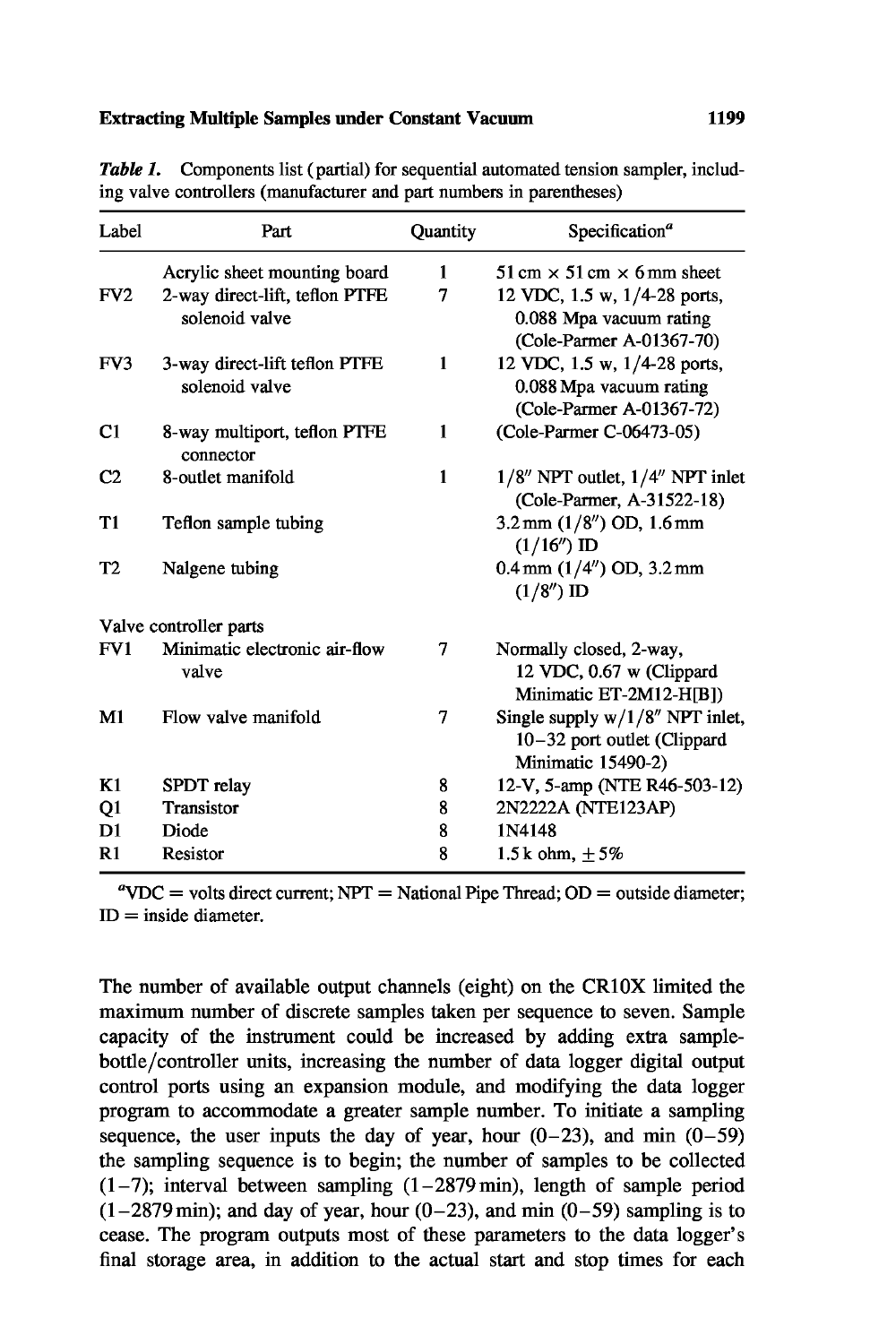

*Figure 2.* Schematic of the valve controller and minimatic air-flow valve.

sample collected. The sampling program must be reset at the start of each new year.

## **Testing STAS Operation**

The system was tested in the laboratory while drawing water samples under continuous tension from a walled soil water percolation sampler (Lentz and Kincaid 2003). The percolation sampler consisted of a 23-cm-deep, 20-cmdiam. stainless steel beaker. Water was extracted via a tube through a 17-cm-long, 4-cm-diam. ceramic cup, which was embedded in a 5-cm-deep layer of silica flour in the bottom of the steel beaker. In field installations, the lip of the beaker is inserted into the roof of a cavity dug into the side of a soil pit. Thus, a continuous column of soil extends from the soil surface downward and into the steel beaker, where it contacts a soil layer placed over the silica flour bed.

In this laboratory test of the STAS, the walled percolation sampler was set up on a laboratory benchtop. A 12-mm-deep soil layer was placed over the silica flour bed in the steel beaker. A syringe pump delivered an aqueous solution to the soil surface in the beaker at a constant rate of nearly 1 mL/min, and water was withdrawn from the sampler's ceramic cup under 14 to 16 kPa tension. One to three sample collections were run for various programmed sampling periods, ranging from 3 to 24 h. Because water was drawn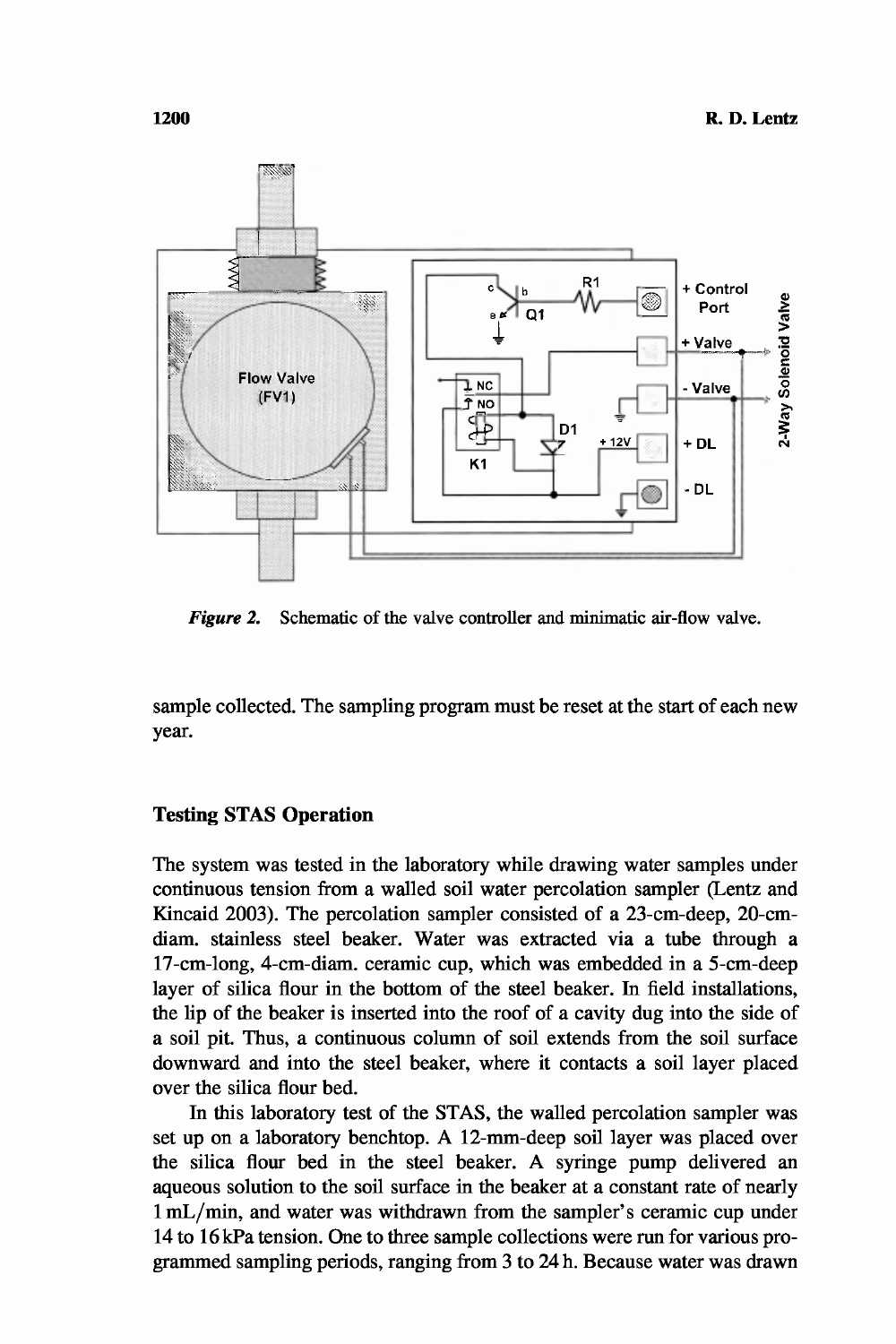from the sampler at a constant rate, the accuracy of the autosampling sequence was evaluated by comparing sample masses.

## **RESULTS AND DISCUSSION**

The STAS successfully collected samples at the times, and over the periods, programmed by the user. Standard deviations of the sample masses for a given sampling series ranged from 0.6 to 1.5 g, representing coefficient of variation values from 0.6 to 1.7% (Table 2). These slight variations among samples were caused by small fluctuations in the suction applied to the sampler and not to timing differences during collection. Suction applied to the sampler was adjusted to 16 kPa at the start of each minute using a control system adapted from Lentz and Kincaid (2003). After the adjustment was completed, suction in the system was allowed to fall in response to incoming water and a slight amount of air leakage that occurred at fittings and connections. System suction typically did not fall below 14 kPa before the next adjustment cycle restored it to the preset value. Some variation in the pattern of falling suction was expected during sampling periods and likely produced the observed variation in sampled water volumes. System components are rated for 200 kPa pressures; hence, the STAS system should function equally well at the higher suction levels commonly used in fieldinstalled soil water samplers.

The dead volume in the tubing and eight-way connector downstream from the three-way valve stored 0.75 mL of water from the previous sampling, which contaminated the subsequent sample. Assuming a 90-mL sample volume and 10-fold difference in solute concentration between contiguous samples, this contamination could alter the true solute concentration by  $-0.3\%$  or  $+7\%$ , depending whether solute concentration increased or decreased between samples. If this error is excessive for one's application, its magnitude could be reduced significantly by placing the three-way solenoid valve immediately upstream from the eight-way connector.

| Sampling<br>interval<br>(min) | Sampling<br>period<br>(min) | Number of<br>series<br>evaluated | Mean<br>sample<br>mass(g) | Mean std. deviation<br>of samples in similar<br>series $(g)$ |
|-------------------------------|-----------------------------|----------------------------------|---------------------------|--------------------------------------------------------------|
| 180                           | 100                         | 3                                | 98.3                      | 1.2                                                          |
| 240                           | 90                          | 3                                | 89.2                      | 1.5                                                          |
| 360                           | 90                          | 2                                | 88.8                      | 0.7                                                          |
| 720                           | 90                          | 3                                | 89.1                      | 1.2                                                          |
| 1440                          | 90                          |                                  | 88.3                      | 0.6                                                          |

*Table 2.* Average mass and standard deviations of water samples collected for programmed sampling sequences having various sampling intervals and periods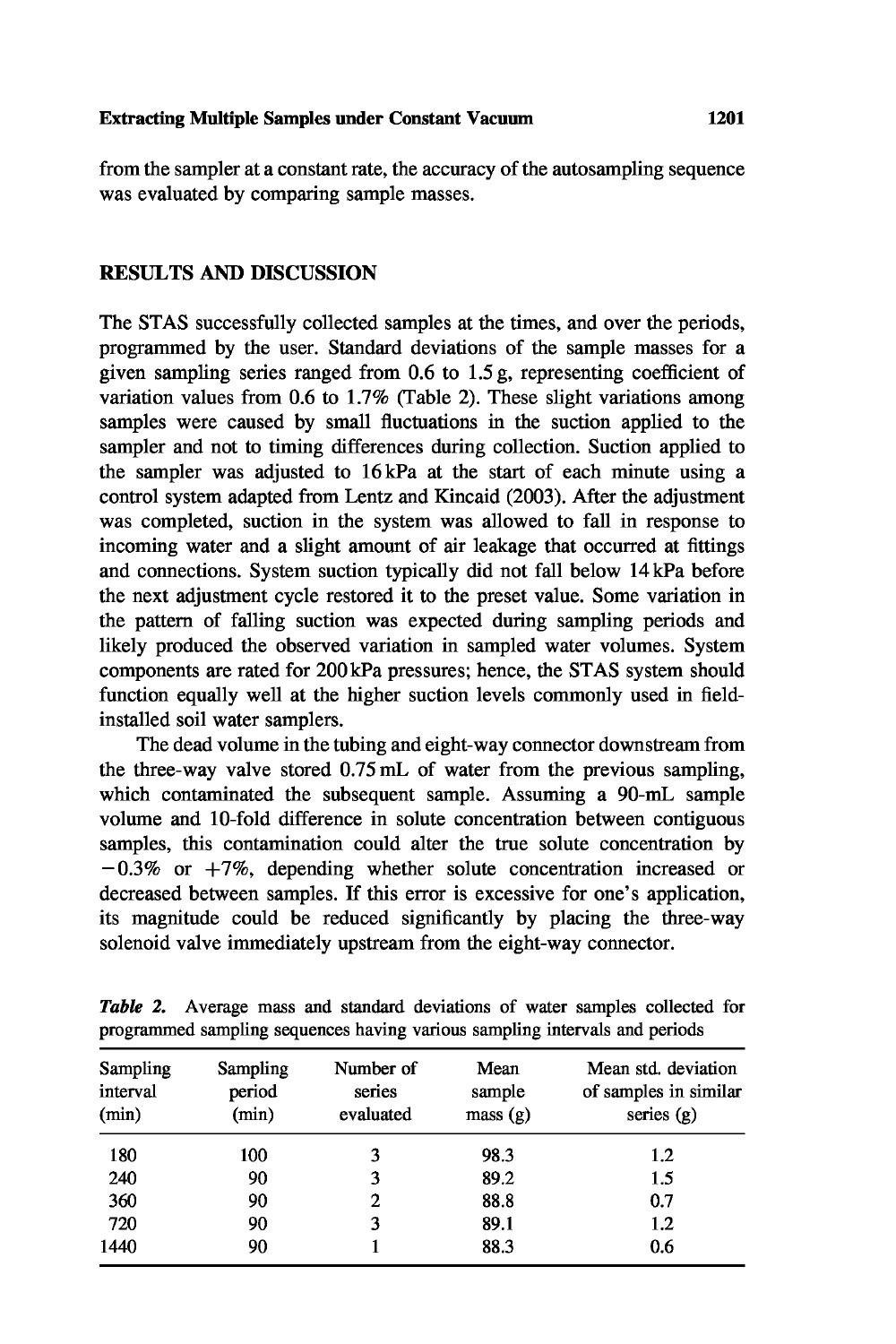When the STAS was reset for the next sampling sequence, any fluid that remained in the tubing between the three-way valve and sample bottles was purged. The tubing at the valve was detached, sample bottles disconnected, and the Teflon solenoid valves opened, allowing fluid to drain out of the system. One must not forget to reconnect the tubing to the three-way valve and reattach bottles after purging, else no subsequent samples can be collected. To eliminate problems associated with dead-space volume, a second three-way valve may be inserted after the first (in line with the eight-way connector). This valve would allow air into the system for a few seconds at the end of the sampling period, permitting any sample liquid remaining in the dead-space volume to drain down into the sample bottle. One of the data logger's digital output ports would be required to control the additional valve, reducing the number of available sampling bottles from seven to six.

#### **ACKNOWLEDGMENTS**

I thank Masaroni Katsuyama, Dennis Kincaid, and Lloyd Owens for their constructive comments on an earlier draft of the manuscript.

## **REFERENCES**

- Boll, J., Steenhuis, T.S., and Selker, J.S. (1992) Fiberglass wicks for sampling of water and solutes in the vadose zone. *Soil Science Society of America Journal,* 56: 701-707.
- Brye, K.R., Norman, J.M., Bundy, L.G., and Gower, S.T. (1999) An equilibrium tension lysimeter for measuring drainage through soil. *Soil Science Society of America Journal,* 63: 536-543.
- Chendorain, M. and Ghodrati, M. (1999) Real time continuous sampling and analysis of solutes in soil columns. *Soil Science Society of America Journal,* 63: 464-471.
- Cochran, P.H., Marion, G.M., and Leaf, A.L. (1970) Variations in tension lysimeter leachate volumes. *Soil Science Society of America Proceedings,* 34: 309-311.
- Cole, D.W., Gessel, S.P., and Held, E.E. (1961) Tension lysimeter studies of ion and moisture movement in glacial till and coral atoll soils. *Soil Science Society of America Proceedings,* 25: 321-324.
- Duke, H.R. and Haise, H.R. (1973) Vacuum extractors to assess deep percolation losses and chemical constituents of soil water. *Soil Science Society of America Journal,* 37: 963-964.
- Haines, B.L., Waide, J.B., and Todd, R.L. (1982) Soil solution nutrient concentrations sampled with tension and zero-tension lysimeters: Report of discrepancies. *Soil Science Society of America Journal,* 46: 658-661.
- Hergert, G.W. (1986) Nitrate leaching through sandy soil as affected by sprinkler irrigation management. *Journal of Environmental Quality,* 15: 272-278.
- Holder, M., Brown, K.W., Thomas, J.C., Zabcik, D., and Murray, H.E. (1991) Capillary-wick unsaturated zone soil pore water sampler. *Soil Science Society of America Journal, 55:* 1195-1202.